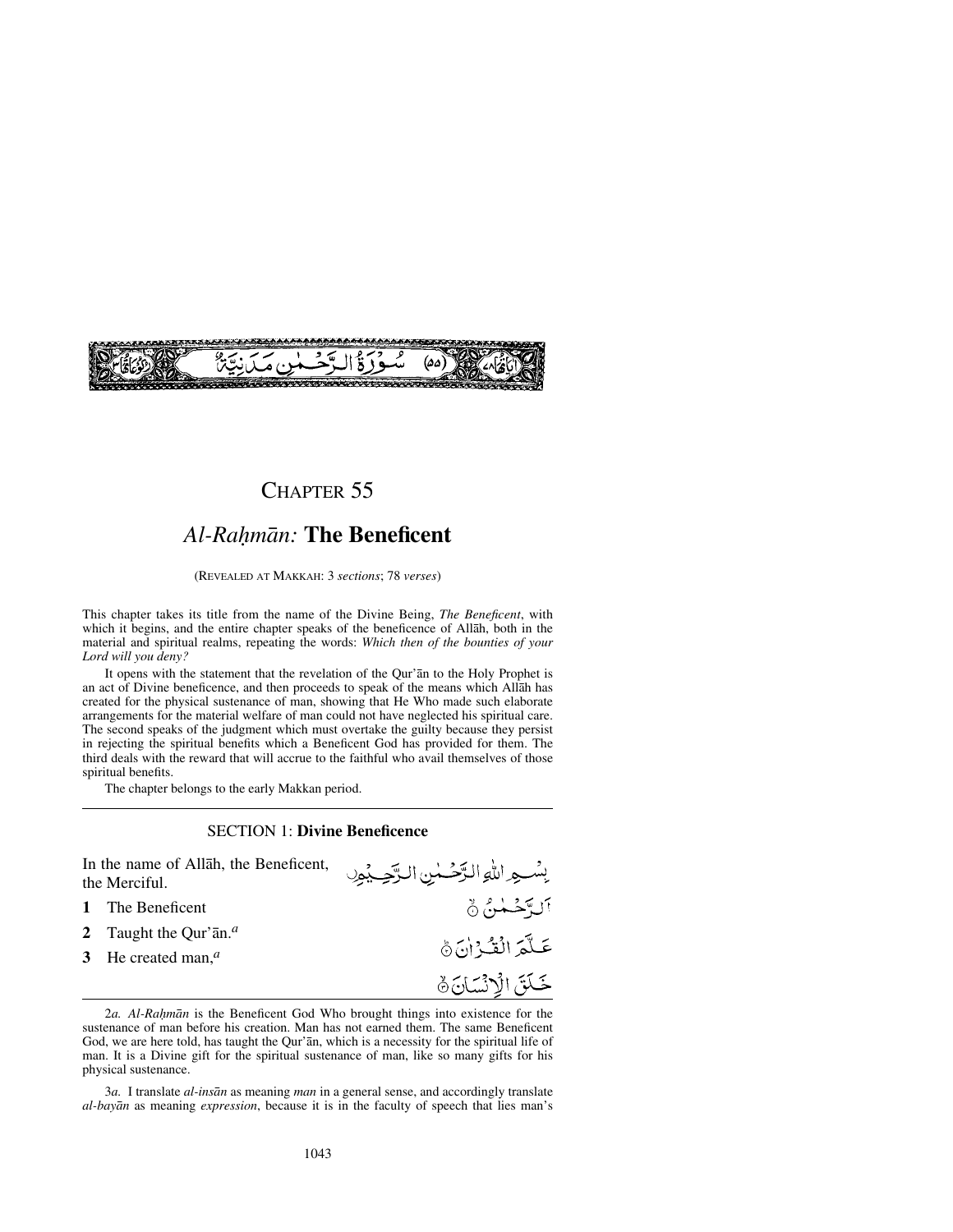**4** Taught him expression.

**5** The sun and the moon follow a reckoning,

**6** And the herbs and the trees adore (Him).*<sup>a</sup>*

**7** And the heaven, He raised it high, and He set up the measure,*<sup>a</sup>*

**8** That you may not exceed the measure,

**9** And keep up the balance with equity, nor fall short in the measure.

**10** And the earth, He has set it for (His) creatures;

**11** Therein is fruit and palms having sheathéd clusters,

**12** And the grain with (its) husk and fragrance.*<sup>a</sup>*

**13** Which then of the bounties of your Lord will you deny?*<sup>a</sup>*

عَلَّمَهُ الْبَيَانَ @ اَلشَّبْسُ وَالْقَبَّرُ بِحُسْبَانِ ﴾ وَّ النَّجْعُ وَ الشَّجْرُ يُسْجِّلْنِ ۞ وَ السَّيَائِيَ رَفَعَهَا دَ دَخَبَعَ الْبِهِيْزَانَ ۞ اَلاَ تَطْغَوْا فِي الْبِيْزَانِ ۞ دَاقِيْمُوْاالْوَزْنَ بِالْقِسْطِ دَلَاتُكْفُيِيرُوا البميزان (9 وَ الْآَرُضَ وَضَعَهَا لِلْآَنَامِنَ فِيْهَا فَأَلِهَةٌ لَهُ وَالتَّخَلُ ذَاتُ الْأَكْمَامِ وَالْعَبُّ ذُوالْعَصَٰفِ وَالدَّيْجَانُ ۞ فَبِأَيِّ الَآءِ رَبِّكُمَا تُكَنِّبْنِ۞

superiority above other animals. But many commentators interpret *al-insån* as meaning *the perfect man*, i.e., *the Prophet*, because *al-bayån*, or *that in which everything is made manifest* (LL), is an appellation applied to the Holy Qur'ån in 3:138.

6*a.* This verse and the one preceding it show how everything created, from those large orbs in the heavens to the smallest herbs that grow on land, follows a law. Is not, then, a law needed for the spiritual perfection of man? *Najm* means *star* as well as *herb* (R).

7*a. Mßzån* in the Holy Qur'ån does not signify a pair of scales for weighing things, but *a measure*, as signifying *any standard of comparison, estimation*, or *judgment*, and the term is here, as elsewhere, used in this broad sense. This is made plain in 57:25: "Certainly We sent Our messengers with clear arguments, and sent down with them the Book and the measure (Ar.,  $m\bar{z}\bar{a}n$ ), that men may conduct themselves with equity", where the *mßzån* is that *which enables men to be just in their actions*. It is in this sense that most of the commentators understand this word. Thus, according to Mjd, Tb, and most commentators, *mßzån* signifies *'adl*, i.e., *justice* (AH), which is explained by Rz as meaning *the giving of their due to those who deserve it*.

12*a.* The *husk* or the outer covering is generally considered to be a worthless thing. In speaking of it as one of the bounties of God it is hinted that even the husk can be turned into a useful and valuable thing. In contrast with the husk is mentioned the fragrance, which resembles the spirit in the body. Neither should the outer form of the Divine law be considered to be a thing of no use, nor should the spirit of the law be neglected.

13*a.* This verse is repeated several times in this chapter. In the original the dual form is used instead of the plural, and thus we have instead of *your Lord, rabbi-kumå*, i.e., *the*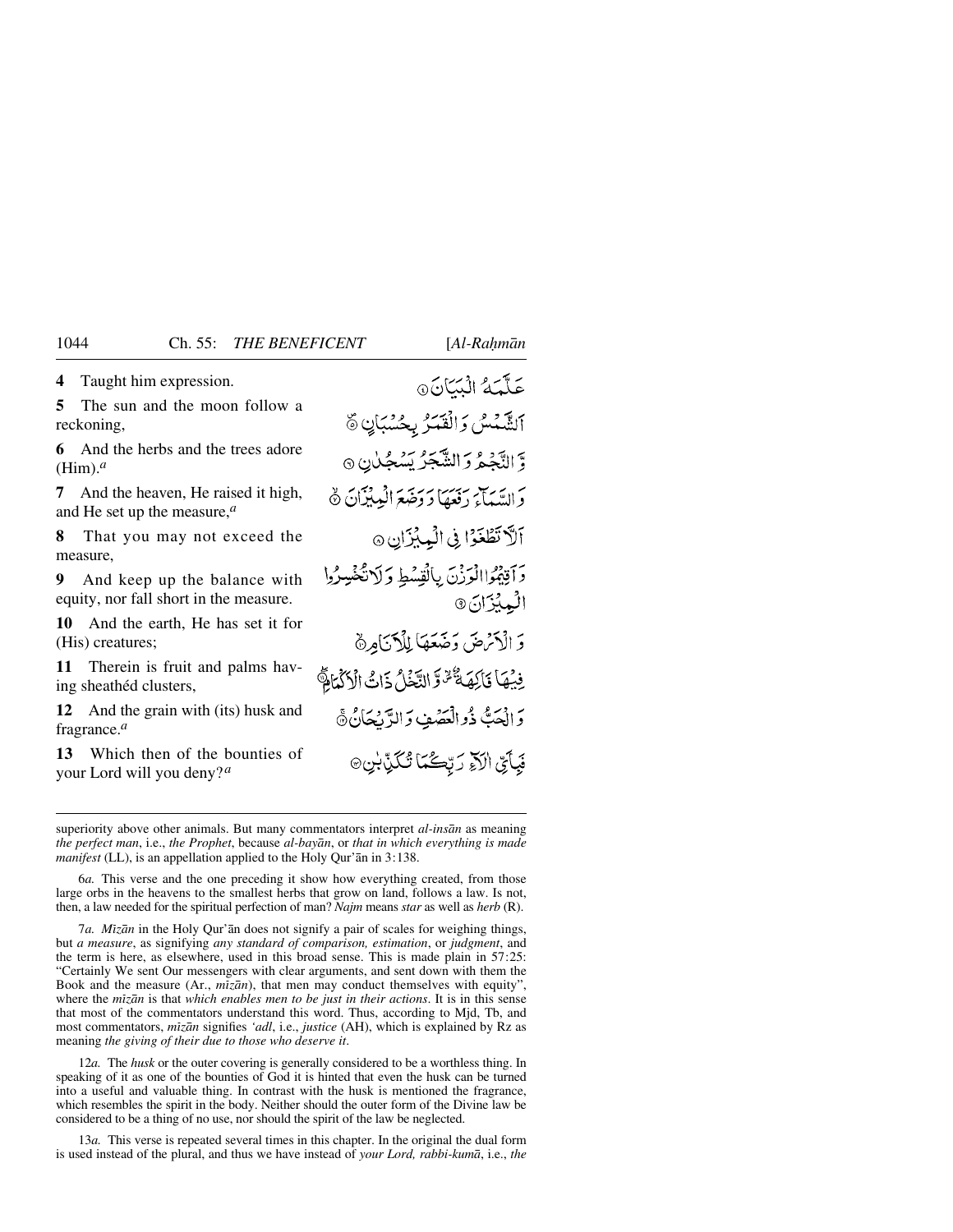**14** He created man from dry clay like earthen vessels,

**15** And He created the jinn of a flame of fire.*<sup>a</sup>*

**16** Which then of the bounties of your Lord will you deny?

**17** Lord of the two Easts, and Lord of the two Wests.*<sup>a</sup>*

**18** Which then of the bounties of your Lord will you deny?

**19** He has made the two seas to flow freely — they meet:

**20** Between them is a barrier which they cannot pass.*<sup>a</sup>*

**21** Which then of the bounties of your Lord will you deny?

**22** There come forth from them both, pearls large and small.

خَلَقَ الْإِنْسَانَ مِنْ صَلْصَالِ كَالْفَخَّارِةُ وَ خَلَقَ الْجَآنَّ مِنْ مَّارِجٍ مِّنْ نَّارٍ ﴾ فَبَأَيِّ الْأَءِ رَبِّكُمَا تُڪَنِّبْنِ ۞ ربُّ الْمَشْرِقَيْنِ وَرَبُّ الْمَغْرِبَيْنِ ﴾ **فَبِأَبِّيِّ الْآءِ رَبِّكُمَا تُكَذِّبْنِ** ۞ مَرَجَ الْبَحْرَيْنِ يَلْتَقِيْنِ ﴾ روبروس بروبر ويوليس بين المجموع المستقيد فَبِأَيِّ الَآءِ رَبِّكُمَا نُڪَنِّ بُنِ ۞ به وو و وورا اللَّجُولَةُ وَالْمَدْجَانُ ۞<br>يخوجُ مِنْهُمَا اللَّجُولَةُ وَالْمَدْجَانُ ۞

*Lord of you two*. The commentators generally take the dual form literally, and suppose that the two kinds of rational beings, i.e., the *jinn* and the *men*, are meant. But see 50:24*a* on the meaning of the dual form, where it is shown that the form is sometimes used by the Arabs to give force to the meaning. That here the dual is used for this purpose is shown by the fact that the blessings mentioned are those which serve as means of sustenance for mankind, such as palms and grain, which are not needed for ethereal beings, as the jinn are considered to be. Hence it is mankind only that is addressed. Even if the dual is taken literally, the two classes addressed are the believers and the disbelievers or the strong and the weak, divisions which are of frequent occurrence in the Holy Qur'ån. The former of these is specially referred to in the concluding words of the last chapter, and hence the personal pronoun *kumå* may refer to them; the jinn not being mentioned in any previous verse, the personal pronoun cannot be taken as referring to them.

15*a.* For the creation of jinn from fire see 7:12 and 15:27, where it is contrasted with the creation of men from earth. The meaning is explained in 7:12*a* and 15:27*a*.

17*a.* The two Easts and the two Wests signify the different points of the horizon at which the sun rises and sets at the summer and winter solstice. In modern terminology, the two Easts are the Near or the Middle East and the Far East; the two Wests are Europe and America.

20*a.* The two seas are mentioned in 25:53 and 35:12 as the sweet-water sea and the salt-water sea. A note on the first of these shows what the two seas represent. As in v. 22 here, it is stated in  $35:12$  also that from both seas fresh flesh and ornaments are obtained; the significance being that useful men would continue to arise from among both believers and non-believers. Some understand that the Red and the Mediterranean Seas are meant. These seas were separated formerly, but are now united by the Suez Canal, and the verse is considered to contain a prophetical mention of this union.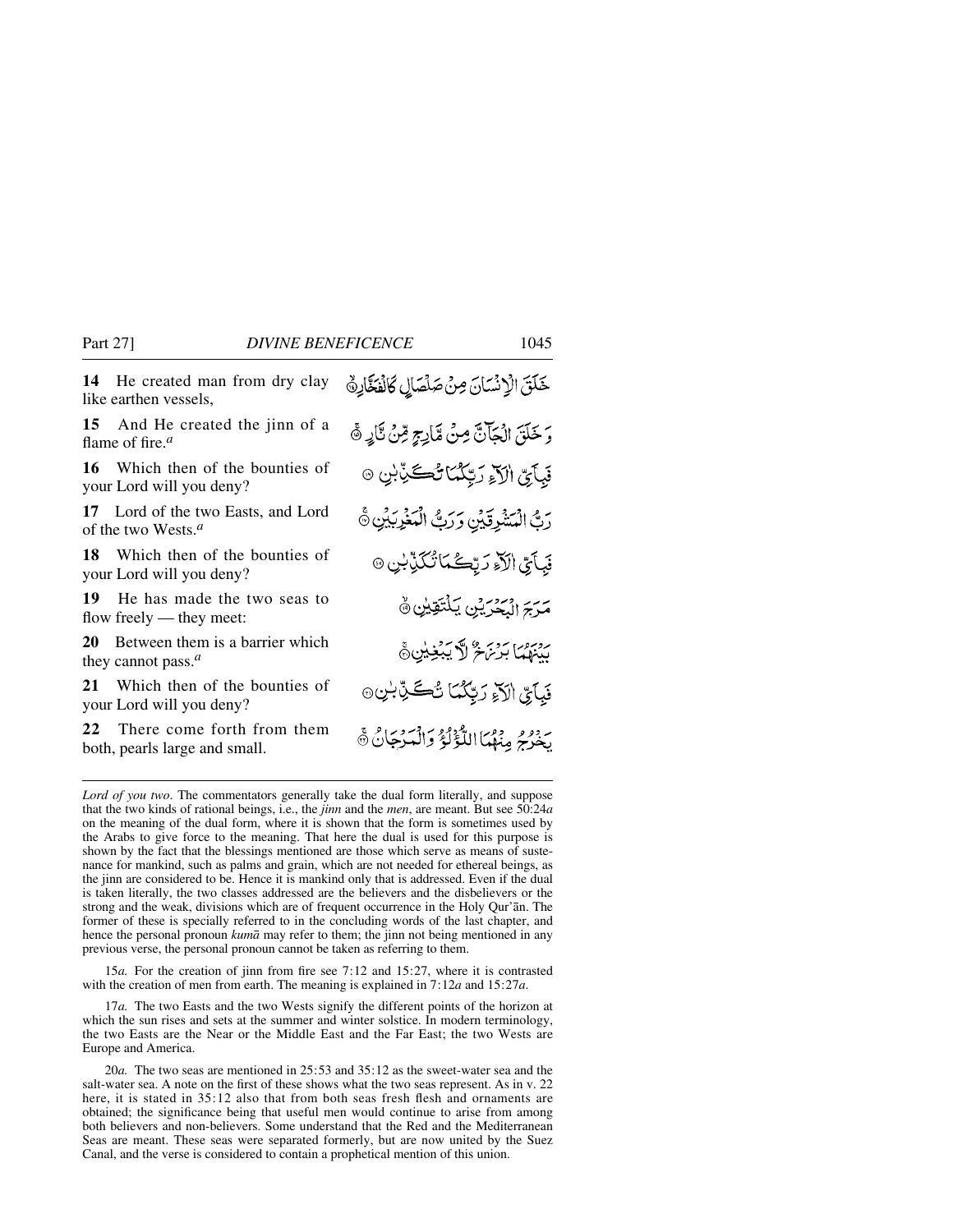**23** Which then of the bounties of your Lord will you deny?

**24** And His are the ships reared aloft in the sea like mountains.

**25** Which then of the bounties of your Lord will you deny?

#### SECTION 2: **Judgment of the Guilty**

**26** Everyone on it passes away —

**27** And there endures forever the person of thy Lord, the Lord of glory and honour.

**28** Which then of the bounties of your Lord will you deny?

**29** All those in the heavens and the earth ask of Him. Every moment He is in a state (of glory).*<sup>a</sup>*

**30** Which then of the bounties of your Lord will you deny?

**31** Soon shall We apply Ourselves to you, O you two armies.*<sup>a</sup>*

**32** Which then of the bounties of your Lord will you deny?

**33** O assembly of jinn and men, if you are able to pass through the regions of the heavens and the earth,

فَبِأَيِّ الْأَخِ رَبِّكُمَا تُكَكِّبُّ بِنِ ۞ وَآمُ الْجَوَاحِ الْمُنْشَفِّتُ فِي الْبَحْيِ كَالْأَغْبَلَامِنَّ فَيآَيِّ الْآهِ دَ تَكْمَا تُڪَبِّأَبْنِ ۞

كُلُّ مَنْ عَلَيْهَا فَإِنٍ مَّ وَّ يَبۡعۡىٰ دَحۡهُمۡ رَبِّكَ ذُوالۡجَلَالِ دَالۡرَٰدۡٓاٰهِ۞ فَبَأَيِّ الْآَءِ رَبَّكُمَا تُڪَنِّ بُنِ ۞ يَسْتَلُّهُ مَنْ فِي السَّيْنِاتِ وَالْأَكْرَضِ ﴾ ڴڷۜٙێؘۯؚۄؚۿڒؽ۬ڽٛۺؘٲۑڹۿ فَيِأَيِّ اٰلَآءِ بِرَايِّكُمَا نُڪَنِّ بِٰنِ ۞ سْنَفْرُغُ لَكُمْ أَتَّهَ الثَّقَلِنِ هِي فَبِأَيِّ الْآَءِ رَبِّكُمَا تُكَذِّبُنِ ۞ يْمَعْشَمَ الْجِنِّ وَالْإِنْشِ إِنِ اسْتَطَعْتُمُ أَنْ تَنْفَكْنُوْا مِنْ أَقْطَابِرِ السَّعْوٰتِ وَ الْأَمْرَضِ فَأَنْفَدُوْا لَا تَنْفُدُوْنَ

<sup>29</sup>*a.* LA thus sums up the comments on this verse: "It is His attribute to raise up a mighty one from the lowly and to bring down one who is mighty, and to enrich one who is poor and to impoverish one who is rich".

<sup>31</sup>*a. Thaqalån*, dual of *thaql*, signifies, literally, *things that a man has with him of such things as burden him*, and then *the household and kindred and party* or *domestics* or *servants* (LL). And Ham explains the word *thaqalain*, occurring in pre-Islamic poetry, as meaning *two armies* (LL). The two armies here are the believers and the disbelievers, and Allåh's applying Himself to them signifies the judging of their case so that each should have its reward or punishment. Ham understood the *Arabs* and the *foreigners* (LL), and thus the allusion may be to the conquest of Arabia and the foreign countries. This explanation lends support to what is stated in 72:1*a*, 3*a*, that the word *jinn* in the Holy Qur'ån sometimes stands for *foreigners*, and sometimes for the generations to come.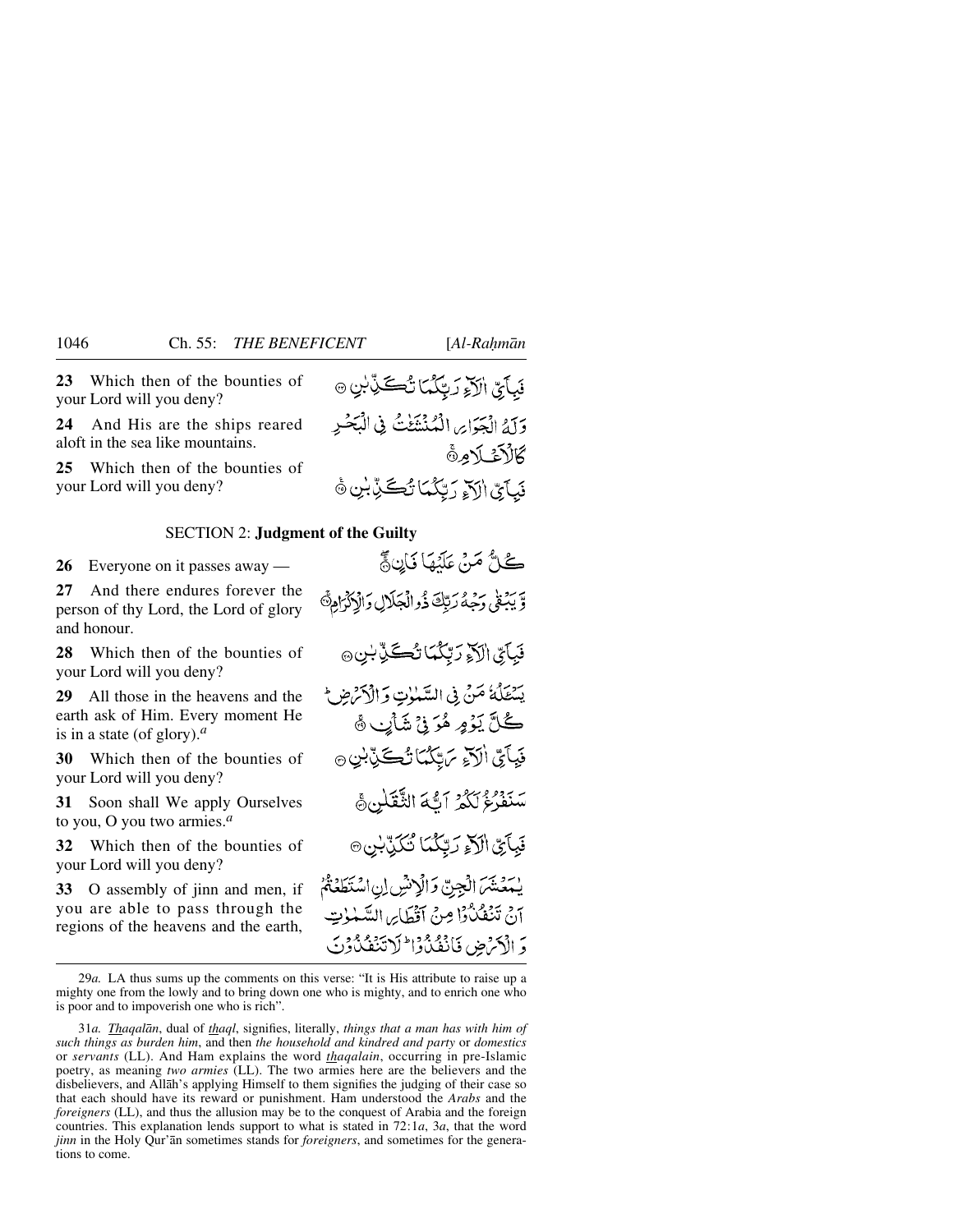then pass through. You cannot pass through but with authority.*<sup>a</sup>*

**34** Which then of the bounties of your Lord will you deny?

**35** The flames of fire and sparks of brass will be sent upon you, then you will not be able to defend yourselves.*<sup>a</sup>*

**36** Which then of the bounties of your Lord will you deny?

**37** So when the heaven is rent asunder, so it becomes red like red hide.

**38** Which then of the bounties of your Lord will you deny?

**39** So on that day neither man nor jinni will be asked about his sin.

**40** Which then of the bounties of your Lord will you deny?

**41** The guilty will be known by their marks, so they shall be seized by the forelocks and the feet.

**42** Which then of the bounties of your Lord will you deny?

**43** This is the hell which the guilty deny.

**44** Round about shall they go between it and hot, boiling water.

**45** Which then of the bounties of your Lord will you deny?

الاَّ بِسُلْطُن ۞ فَبِأَيِّ الْآَءِ سَ تِكْمَا تُكَذِّبُنِ۞ لْمِرْ سَامٍ عَلَيْكُمْاً شُوَاظٌ مِّنْ تَبَايِهِ وَّ وَّ نُكَاسُ فَلَا تَنْتَصِرْنِ ﴾ فَيَأْبِيّ اٰلَآءِ سَتِّڪُمَا ٽُگڏِّٺِنِ۞ فَإِذَا انْشَفَّتِ السَّيِّمَاتِي ذَكَّے كَنَتْ وَتَهَدَّةً ڪَالِدِّهَانِ ۞ فَيِبَائِيِّ الْآءِ رَبِّكُمَا نُڪِيِّ بِ<sup>ن</sup>ِ ۞ فَيَهْمَيِّدِنِ لَّهَ يُسْتَحَلُّ عَرَبٌ ذَنَّهُ اِنْسُ وَلَا حَآيَّ ﴾ فَيَأَيِّ الْأَوْتَرَبِّكُمَا تُكَذِّبُنِ۞ يُعْرَفُ الْمُجْرِمُوْنَ بِسِيْهِهُمْ فَيُؤْخَ بِالنَّوَاصِيُّ وَ الْأَفْيَدَامِرُ ﴾ فَيآتِي الْآءِ رَبِّكُمَا تُكَيِّبْنِ @ هٰذِهِ حَصَلَهُمُ الَّذِمِ مُكَنَّدُبُ بِهَاالْمُجْرِمُو يَطُوْفُوْنَ بَدْنَهَا دَبَيْنَ حَمِيْهِ إِنِ ۞ فَيَأْتِي الْآءِ رَبِّكُمَا تُكَذِّبْنِ

<sup>33</sup>*a.* The jinn and the men of this verse are the great and the small opponents of the Holy Prophet or the foreigners and the Arabs as shown in the previous footnote. See also 73:18*a*. All these opponents are told that they cannot escape the punishment.

<sup>35</sup>*a. Nuhās* means *copper* or *brass* or *the sparks that fall from brass when it is beaten* (LL). This is also the significance accepted by Bukhārī (B. 65:lv) and Rāghib. Others interpret the word as *smoke*. According to Dahāk, their punishment in this world is spoken of here, the statement made here amounting to this, that their condition would be like one on whom fire and sparks of brass are sent (R). It is a fact that on most occasions where the punishment of the opponents of Truth is spoken of, it is their punishment here, as well as in the Hereafter. In the use of the word *nuhas*, which means *sparks of beaten brass*, there seems to be a reference to atomic warfare.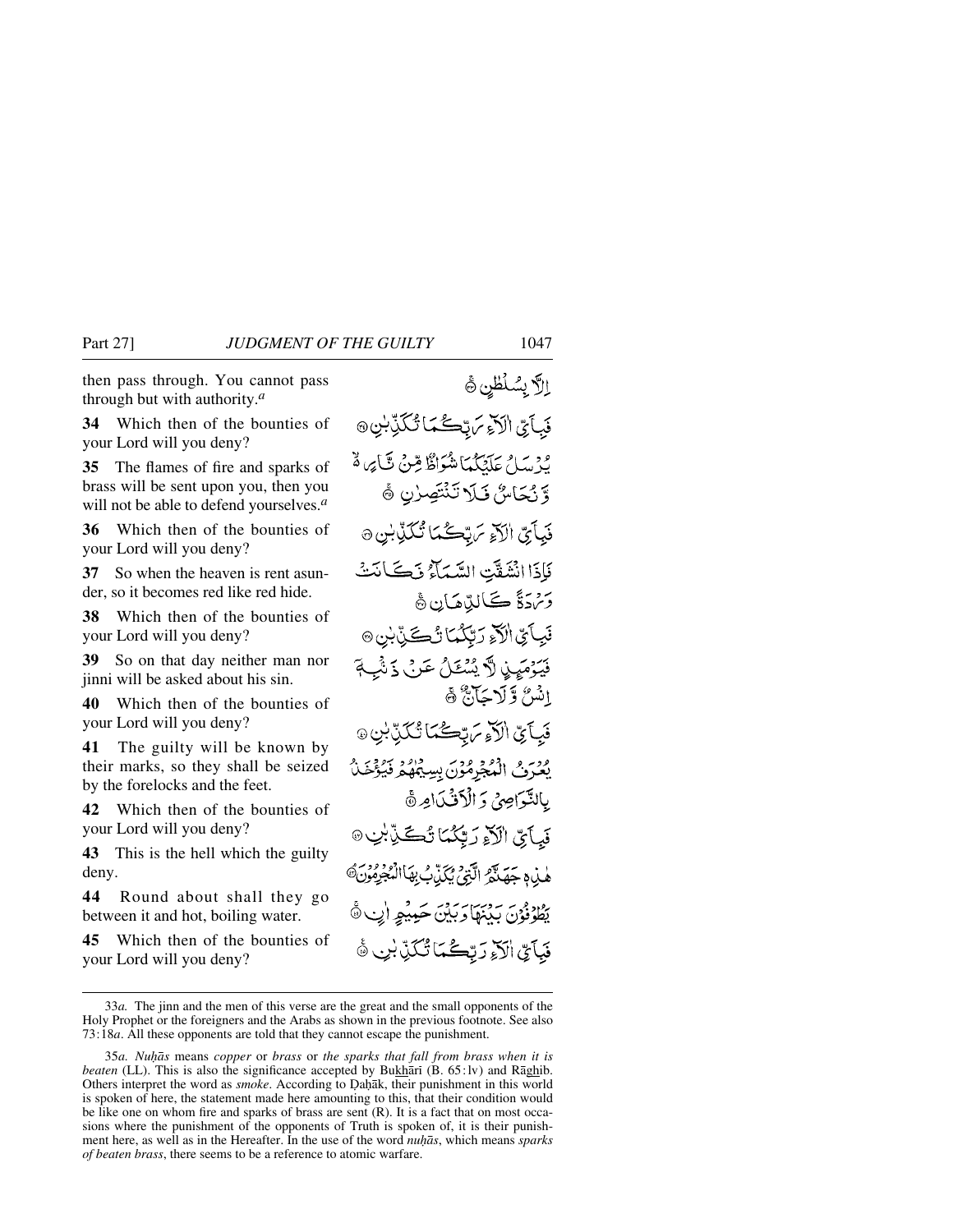### SECTION 3: **Reward of the Righteous**

**46** And for him who fears to stand before his Lord are two Gardens.*<sup>a</sup>*

**47** Which then of the bounties of your Lord will you deny?

**48** Full of varieties.

**49** Which then of the bounties of your Lord will you deny?

**50** Therein are two fountains flowing.

**51** Which then of the bounties of your Lord will you deny?

**52** Therein are pairs of every fruit.

**53** Which then of the bounties of your Lord will you deny?

**54** Reclining on beds, whose inner coverings are of silk brocade. And the fruits of the two Gardens are within reach.

**55** Which then of the bounties of your Lord will you deny?

**56** Therein are those restraining their glances, whom no man nor jinni has touched before them.

**57** Which then of the bounties of your Lord will you deny?

دَ لِهَنْ خَافَ مَقَامَهَ بِّنَ بِهِ جَنَّتْينِ ﴾ فَبِآَيِّ الْآءِ رَبِّكُمَا تُكَرِّبْنِ ۞ ذَوَاتَاً أَفْتَ كَانٍ ثَّ فَيَأَيِّ الْآءِ سَتِكْمَا تُكَيِّبْنِ۞ فِيْهِمَا عَيْشٍ تَجْرِيْنِ ﴾ فَبِآَيِّ الَّذِ مَ بِّكُمَا تُكَيِّبُونَ @ فِيْهِمَا مِنْ كُلِّ فَأَلِهَةٍ تَرَرُجُن ﴾ فَبِأَيِّ الَآءِ مَ تِحكُمَا تُكَنِّ بِنِ ۞ مِتَّكِيِّينَ عَلَى ذُرُّشٍ بَطَأَيِّنُهَا مِنْ اِسْتَبْرَقٍ وَجَنَا الْجَنَّتَيْنِ دَاتٍ، فَبِأَيِّ الْآءِ رَبِّكُمَا تُكَيِّبْنِ ۞ فِيُهِنَّ تُصِرْتُ الطَّرْفِ ْلَمْرِيَظِيَّةُ إِنَّ إِنْسُنُ قَبْلَهُمْ وَلَا حَالَّةٌ هَ فَبِآَيِّ الْآءِ رَبِّكُمَا تُكَنِّبُنِ ﴾

<sup>46</sup>*a.* The reward of the righteous is plainly spoken of here as two Gardens, i.e., a Garden in this life and a Garden in the Hereafter. The Garden of this life is the spiritual bliss which the righteous find here in the doing of good, whereof gardens and rivers and fruits are symbols. But in these words there may also be a deeper reference here to the worldly conquests which the Muslims were promised, and support to this is lent by the words of a hadith which speaks of Saihān and Jaihān (the two rivers of Persia) and Furãt (the Euphrates, which with the Tigris waters Mesopotamia) and Nßl (the Nile, which waters Egypt) as being the rivers of paradise (Ms., vol. 2, p. 351), the countries which form the valley of these four rivers being among the earliest conquests of Islåm, and remaining to this day Muslim lands under Muslim rule. Note further that it is always *two gardens* that are spoken of in the Holy Qur'ån as outward symbols of prosperity and a happy life, as the two gardens of prosperous Saba' (34:15), or the two gardens of the Christian nations (18:32).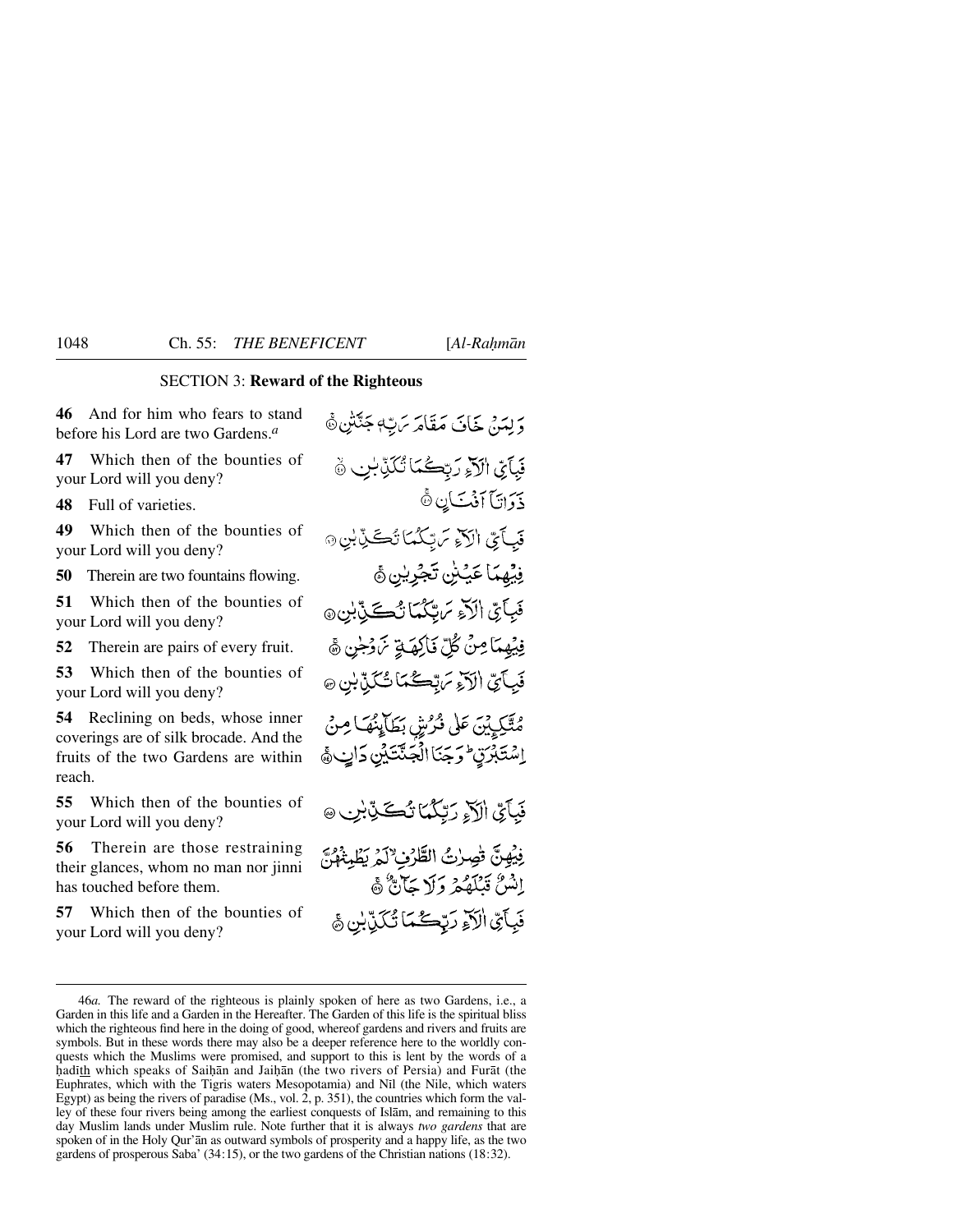**58** As though they were rubies and pearls.*<sup>a</sup>*

**59** Which then of the bounties of your Lord will you deny?

**60** Is the reward of goodness aught but goodness?

**61** Which then of the bounties of your Lord will you deny?

**62** And besides those are two (other) Gardens.*<sup>a</sup>*

**63** Which then of the bounties of your Lord will you deny?

**64** Inclining to blackness.

**65** Which then of the bounties of your Lord will you deny?

**66** Therein are two springs gushing forth.

**67** Which then of the bounties of your Lord will you deny?

**68** Therein are fruits and palms and pomegranates.

**69** Which then of the bounties of your Lord will you deny?

**70** Therein are goodly beautiful ones.*<sup>a</sup>*

كَأَنَّفَكُنَّ إِنَّيَافُوْثَ وَالْمُدْجَانُ هُ فَبِأَيِّ الْآءِ رَبِّكُمَا تُكَنِّ بِنِ ۞ هَلْ جَزَاءُ الْإِحْسَانِ إِلاَّ الْإِحْسَانُ ﴾ فَبَأَيِّ الْآءِ رَبِّكُمَا تُكَبِّ بِنِ ۞ وَمِنْ دُوْنِهِمَاجَنَّتْنِ ۞ فَبِأَيِّ الْآءِ تَرَبِّكُمَا تُكَكِّرْ بِٰنِ ۞ مُ بِنَ مَامِّتْشِنَ پَّ فَبِآَىِّ الْآءِ سَ تَكْبَأَ تُكَذَّبُنَّ ﴾ فِيْهِمَا عَيْسٍٰ نَصَّاحَتِن ﴾ فَبَأَيِّ الْآءِ سَبِّكْمَا نُڪِّنِّ بِٰنِ۞ فِيَهِمَا فَأَكِهَةٌ وَّ نَحْبُلٌّ وَ مِرَةَبَانٌ ﴾ فَبِأَيِّ الْأَوْ يَرَبَّكُمَا تَكَذَّبُنِ ۞ فِيُهِنَّ خَيْرُتَّ حِسَانٌ ﴾

62*a.* The faithful are spoken of in the very next chapter as belonging to two classes, the ordinary believers — those on the right hand or *ashab al-yamin*, and the foremost or the *muqarrabūn* (56:8, 10); hence the two Gardens of this verse as compared with the two Gardens of v. 46; or, by the two Gardens of v. 46, are meant the Gardens of the Hereafter and by the two Gardens of this verse are meant the Gardens of this world.

70*a. Khairåt* is plural of *khairah*, feminine of *khair*. *Khairah* means *a good thing of any kind, a good quality, an excellency* (LL). The other word, *hisān*, is plural of *hasan*ā' which, applied to a woman, signifies *comely, beautiful*, or *pleasing* (LL). The significance as regards blessings of a life after death is the same as explained in 52:20*a*. Or, the words contain a description of the faithful women.

<sup>58</sup>*a.* So far as there is a description of the spiritual blessings of the Hereafter in these words, see 52:20*a*. So far as it relates to this life, the chaste and modest wives of the faithful are meant. According to a hadith narrated by Umm Salamah, the Prophet's wife, the women of this world are greater in excellence than the *hūr 'in — "nisā' aldunyā afdalu min al-hūr al-'in*" (R).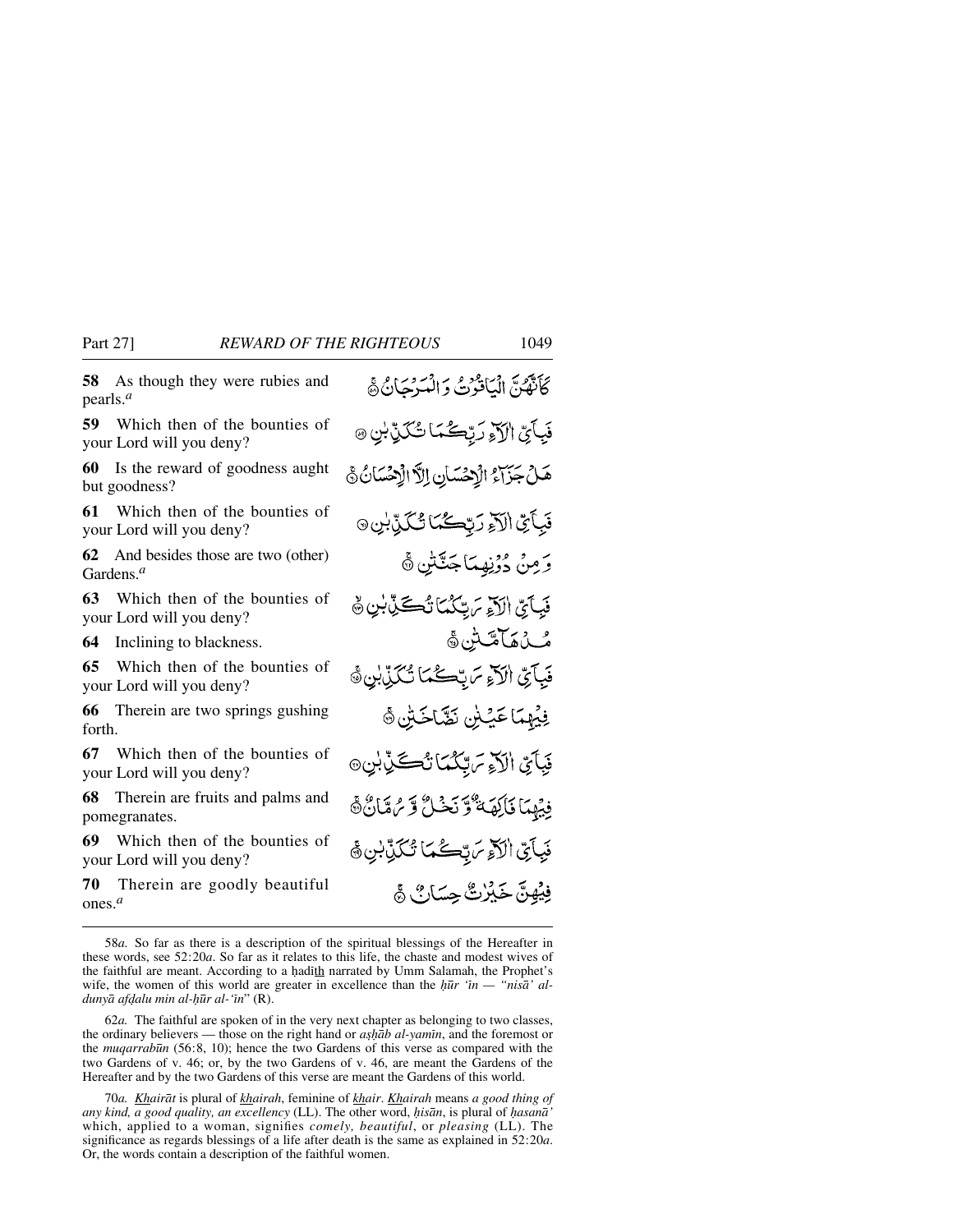**71** Which then of the bounties of your Lord will you deny?

**72** Pure ones confined to pavilions.

**73** Which then of the bounties of your Lord will you deny?

**74** Before them man has not touched them, nor jinni.

**75** Which then of the bounties of your Lord will you deny?

**76** Reclining on green cushions and beautiful carpets.

**77** Which then of the bounties of your Lord will you deny?

**78** Blessed be the name of thy Lord, the Lord of Glory and Honour!

فَبِآَيِّ الْآءِ مَرِّكِكُمَا تُكَذِّبُنِ ﴾ حُوْسٌ مُّقْصُوَيْنَ فِي الْخِيَامِ فَبِآَيِّ الْآءِ مَ بِّكْمَا تُكَنِّبُنِ ﴾ لَمْ يَظْهَنُّهُنَّ إِنَّسْ قَبْلَهُمْ وَلَاجَأَنَّ ﴾ فَبِآيِّ الْآءِ يَ تِكْمَا تُكَوِّبُنِ ﴾ مُتَّكِيِينَ عَلَىٰ تَأْثَرَفٍ خُضُورٍ وَّ عَبْقَرِيِّ حِسَانٍ ۞ فَيَأَىِّ الْآَءِ مَرِّبِكُمَا تُكَذِّبِيْ۞ تَبْرَكَ اسْتُرَسَ بِّكَ ذِي الْجَلْلِ وَ الْاِكْرَامِرَةَ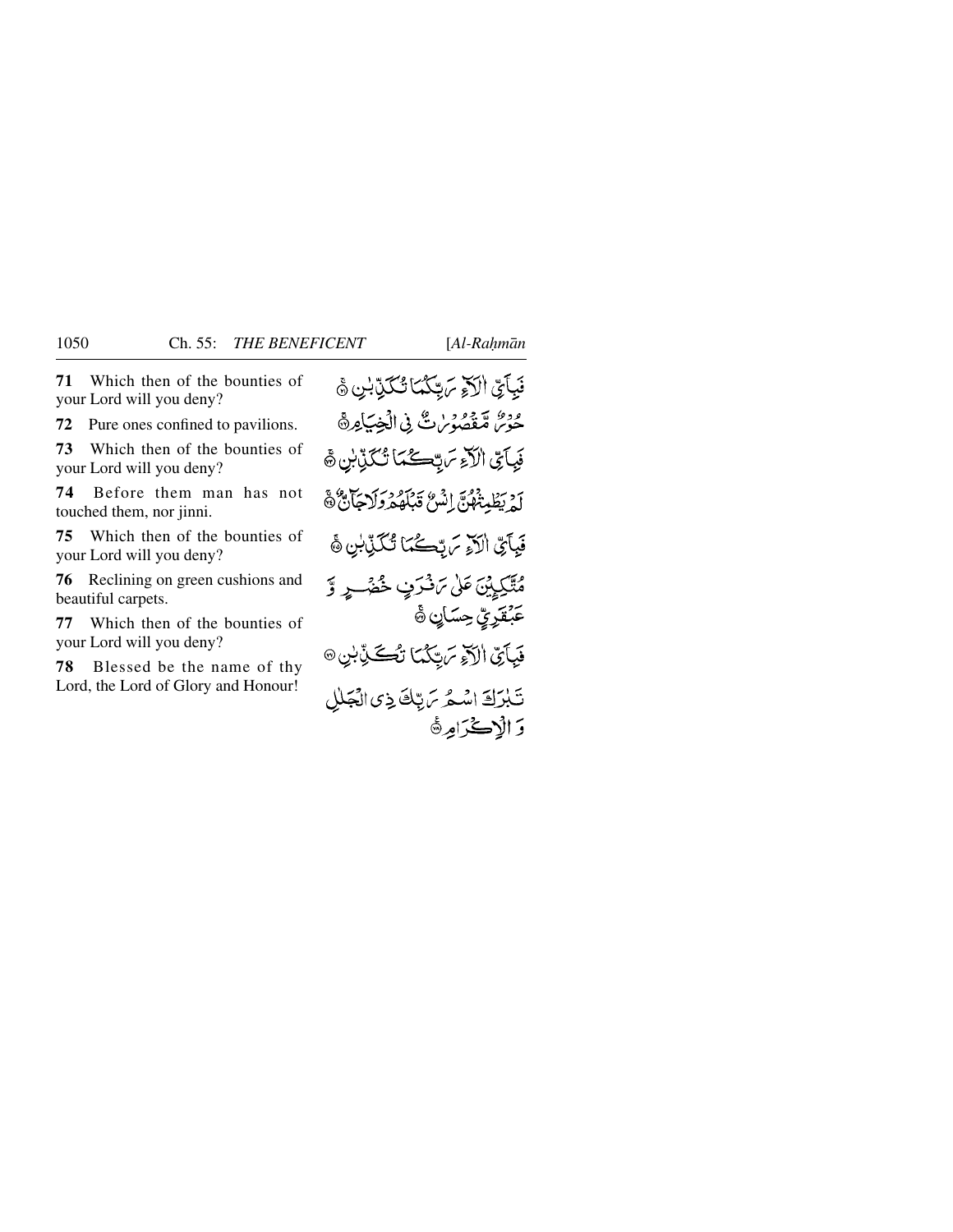

## CHAPTER 56

# *Al-Wåqi'ah:* **The Event**

(REVEALED AT MAKKAH: 3 *sections*; 96 *verses*)

*The Event* referred to, from which the title of this chapter is taken, is the time of the meting out of reward and punishment to the faithful and the opponents respectively. This chapter speaks of three classes of men, the foremost among the faithful being indicated as a separate class, while the other two are the believers and their opponents. The first section, after stating that men will be divided into three classes, speaks of the two classes of the faithful; the second refers to the guilty opponents, while the third states that judgment is inevitable and the three classes will receive what they deserve.

It is an early Makkan revelation.

#### SECTION 1: **Three Classes of Men**

In the name of Allåh, the Beneficent, the Merciful.

**1** When the Event comes to pass*a* —

**2** There is no belying its coming to pass —

**3** Abasing (some), exalting (oth $ers)$  —

**4** When the earth is shaken with a (severe) shaking,

**5** And the mountains are crumbled to pieces,*<sup>a</sup>*

بِسُواللهِ الزَّحْلٰنِ الزَّحِيْهِ إذاوَقتتِ الْزَاقِعَةُ لَيْسَ لِوَقْعَتِهَاكَ الْذِبَةُ ﴾ خَافِضَةٌ سَّ افِعَةٌ مَّ إذا مُ جَّتِ الْأَمْشُ مَ جَّارَة وَّ بُسَّتِ الْجِبَالُ بَسَّاهُ

<sup>1</sup>*a.* Note that the Holy Qur'ån speaks of the *Hour* or the *Event* not only as signifying the Resurrection, but also very frequently as signifying the doom of its opponents. That doom was, in fact, a foretaste of what they would suffer in the life after death; this is made clear in v. 3

<sup>5</sup>*a.* The crumbling of the mountains signifies the fall of great opponents; see 20:105*a.*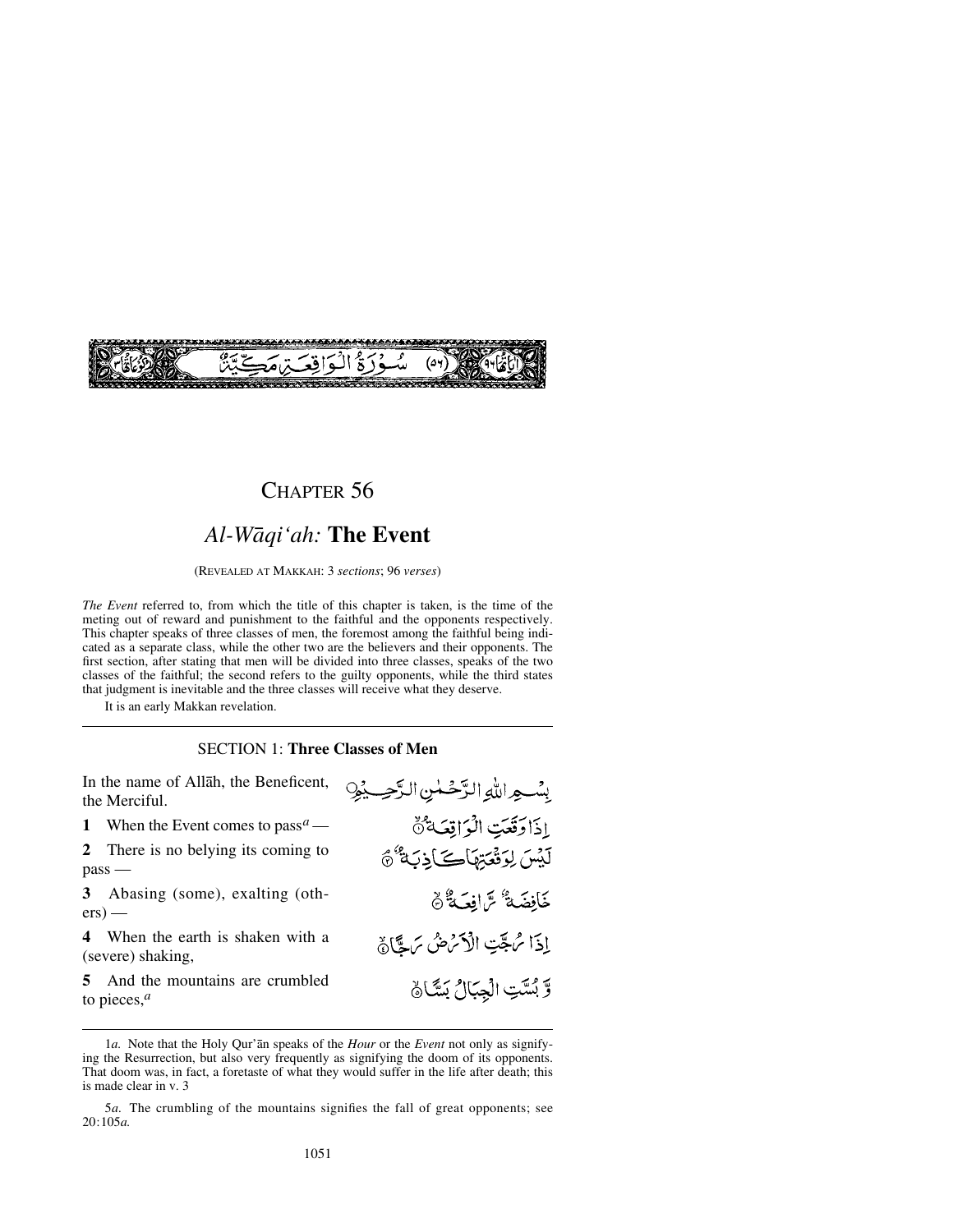**6** So they are as scattered dust,

**7** And you are three sorts.

**8** So those on the right-hand; how (happy) are those on the right-hand!

**9** And those on the left; how (wretched) are those on the left!

**10** And the foremost are the foremost*a*—

**11** These are drawn nigh (to Allåh).

**12** In Gardens of bliss.

**13** A multitude from among the first,

**14** And a few from among those of later times,*<sup>a</sup>*

**15** On thrones inwrought,

**16** Reclining on them, facing each other.

**17** Round about them will go youths never altering in age,*<sup>a</sup>*

**18** With goblets and ewers, and a cup of pure drink —

**19** They are not affected with headache thereby, nor are they intoxicated,

**20** And fruits that they choose,

**21** And flesh of fowl that they desire,

**22** And pure, beautiful ones,

**23** Like hidden pearls.

**24** A reward for what they did.

نَكَانَتْ مَبَأَءً مُّنْنَدًّا ﴾ وَكَنْنَتُمْ آزْدَاجًا ثَلْثَةً ۞ فآصْحٰبُ الْمَسْبَنَةِ هُ مَبَآ آصَحٰتُ الْمَسْكَنَة ۞ بر احده المُتَشَعَّدَةِ لَهُ اَجْتَنَهُ مِنْ الْمَشْغَمَةِ ﴾ وَ السُّبِقُوْنَ السُّبِقَهُوْنَ ۞ وللكَ الْمُقَدَّكُونَ هَ .فيُ حَتَّٰتِ النَّعِبِدُ ® ثُلَّكَ تَسْنَ الْأَوَّلِيْنَ رَهَ وَقَيْلِيُكُ مِّنَ الْأَخِرِيْنَ ﴾ عَلَىٰ مُسْرُبِي مُتَوَضَّوْنَ يَوَنَّهُ مُتَّكِيِينَ عَلَيْهَا مُتَقْبِر يَطُوُبُ عَلَيۡهِمۡ وِلۡدَانٌ مُّعَلَّدُونَ ﴾ بِٱڪۡوَابِ وَّ أَسَامِ يُقَ هُ دَڪَ لِين ڦِنٌ ڦُڃِيُنِ۞ لَّا يُصَدَّعُونَ عَنْهَا وَلَا يُنْزِئُونَ ﴾ دَ فَأَلِمَةٍ مِّتَأَيَّتَخَيْرُوْنَ ۞ وَلَحْمِهِ طَيْرِ مِّعَاً يَشْتَهْدُنَ ﴾ د قوماً چينج پ كَأَمْثَالِ اللَّوْلُوَّ الْمَكَنْزُنِ ﴾ جَزَاءَ بِيَا كَانُوْا يَعْيَدَ فَوْنَ @

10*a.* Those foremost in doing good are foremost in reaping their reward.

14*a.* Those who accepted the Holy Prophet in the earlier stages of his mission, and had to make greater sacrifices, had a greater reward; but there were others who waited until Islåm was established in the land and made no sacrifices. Compare 57:10; 57:10*a*.

17*a. Khallada* means *he remained* or *continued forever*, and *mukhalladūn* signifies *that never become decrepit*, or *never altering in age*, because there is no decay in the life after death.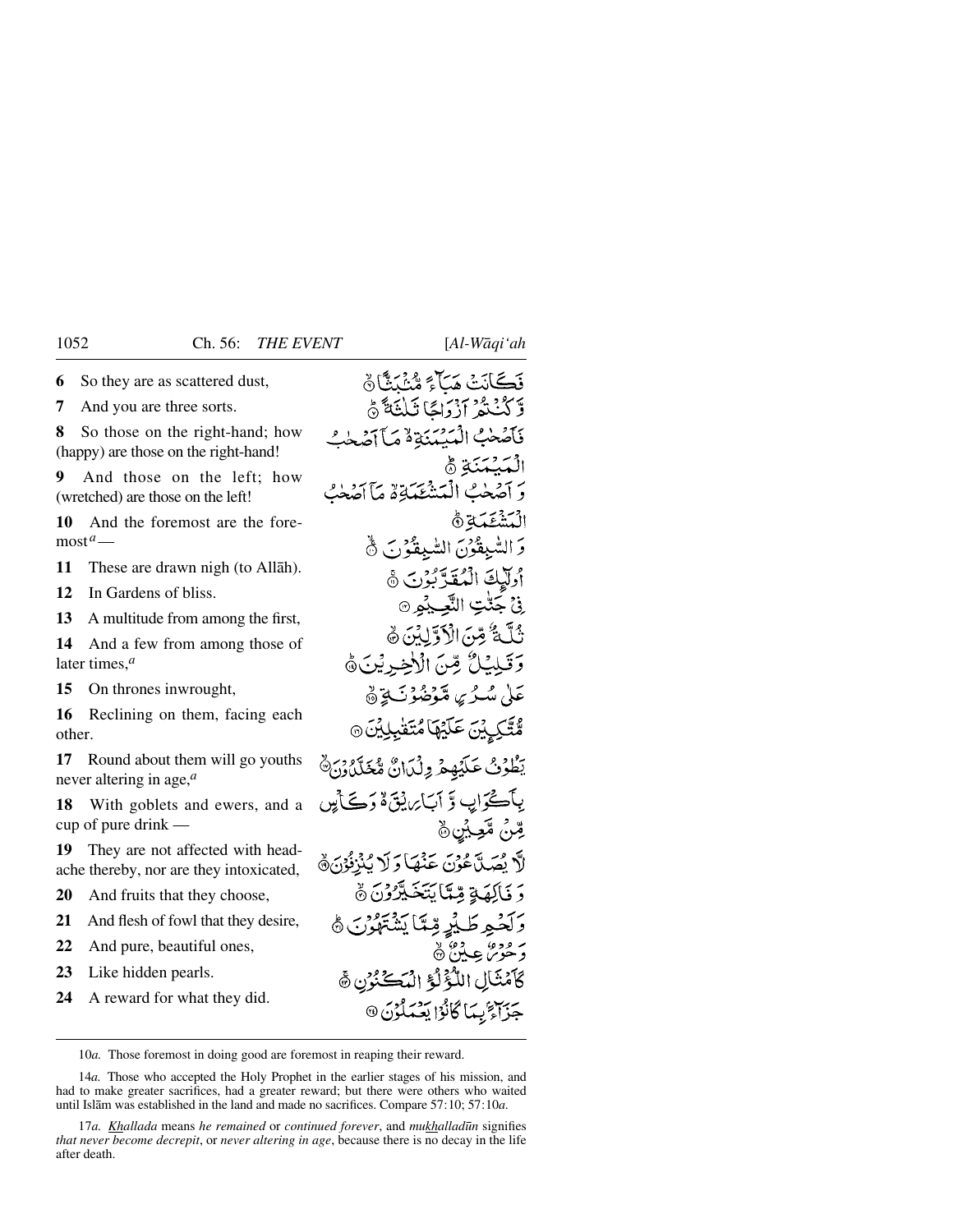لَا يَسْتَعُوْنَ فِيْهَالَغْوَّا وَّ لَاتَأْتِهََاهُ **25** They hear therein no vain or sinful talk — الأقِيْلًا سَلْمًا سَلْمًا 9 **26** But only the saying, Peace! Peace!*<sup>a</sup>* وَ آصْحٰبُ الْبَيْهِ بِيْنِ لَهُ مَآ آصۡحٰبُ **27** And those on the right hand; how ﯩઐ، ۞ (happy) are those on the right hand! ر<br>ٺي **مَنْ خُضُوُدٍ** @ **28** Amid thornless lote-trees, لۡتِہٖ مَّنۡضُوۡۖ وَ ۞ْ **29** And clustered banana-trees, **30** And extensive shade, ا" قسمبد<br>أيا قسمبد **31** And water gushing, **32** And abundant fruit, **33** Neither intercepted, nor forbidden, وورى<br>منوعةٍ ڭ برور دي.<br>مقط**ي** ع **34** And exalted couches. ల్ ష **35** Surely We have created them a de l'El 1999 (new) creation, **36** So We have made them virgins, بِهِ بِهِ إِدْنِ يَبْنِ إِنَّ كَمَاتًا ثَمَّ **37** Loving, equals in age, **38** For those on the right hand.*<sup>a</sup>* **39** A multitude from among the first, يُّ آَءٌ مِّنَ الْأَوَّلِكُنَّ ۞ **40** And a multitude from among وَ ثُلَّهُ ۚ مِّنَ الْأَخِرِينَ ﴾ those of later times.*<sup>a</sup>*

<sup>26</sup>*a.* This description of the paradise in early revelation does not differ from that of later revelation. After various blessings are enumerated, their true nature is depicted in one word, Peace. Peace in this world, and Peace in the Hereafter, such is the message of Islåm.

<sup>38</sup>*a.* It is noteworthy that the blessings granted to the righteous are first spoken of as shades, water, fruits and resting-places; and then, as it were to dispel all doubts as to what these blessings of the next life are, it is said in v. 35, *We have created them a new creation*. These words settle conclusively that, whatever these blessings are, whether shades or trees or water or fruits, they are all the fruits of deeds, which have been made *to grow into a new growth*. The words that follow this statement are no doubt primarily applicable to women, but, as shown in 52:20*a*, it is only because womanhood stands as a symbol of purity and beauty. Thus *abkår*, plural of *bikr*, means a *virgin*, and also *an action that has not been preceded by its like* (LL). Similarly, *atråb*, or *equals in age*, as already shown in 38:52*a*, signifies that the growth of those blessings begins with the growth of spiritual life in man. '*Urub* ("loving") is plural of both '*ur∂b* and *'arßb*, the former signifying *a woman that manifests love to her husband*.

<sup>40</sup>*a.* Note that these verses do not contradict vv. 13 and 14, as imagined by some Christian critics, for the latter speak only of those who were foremost in accepting the Holy Prophet.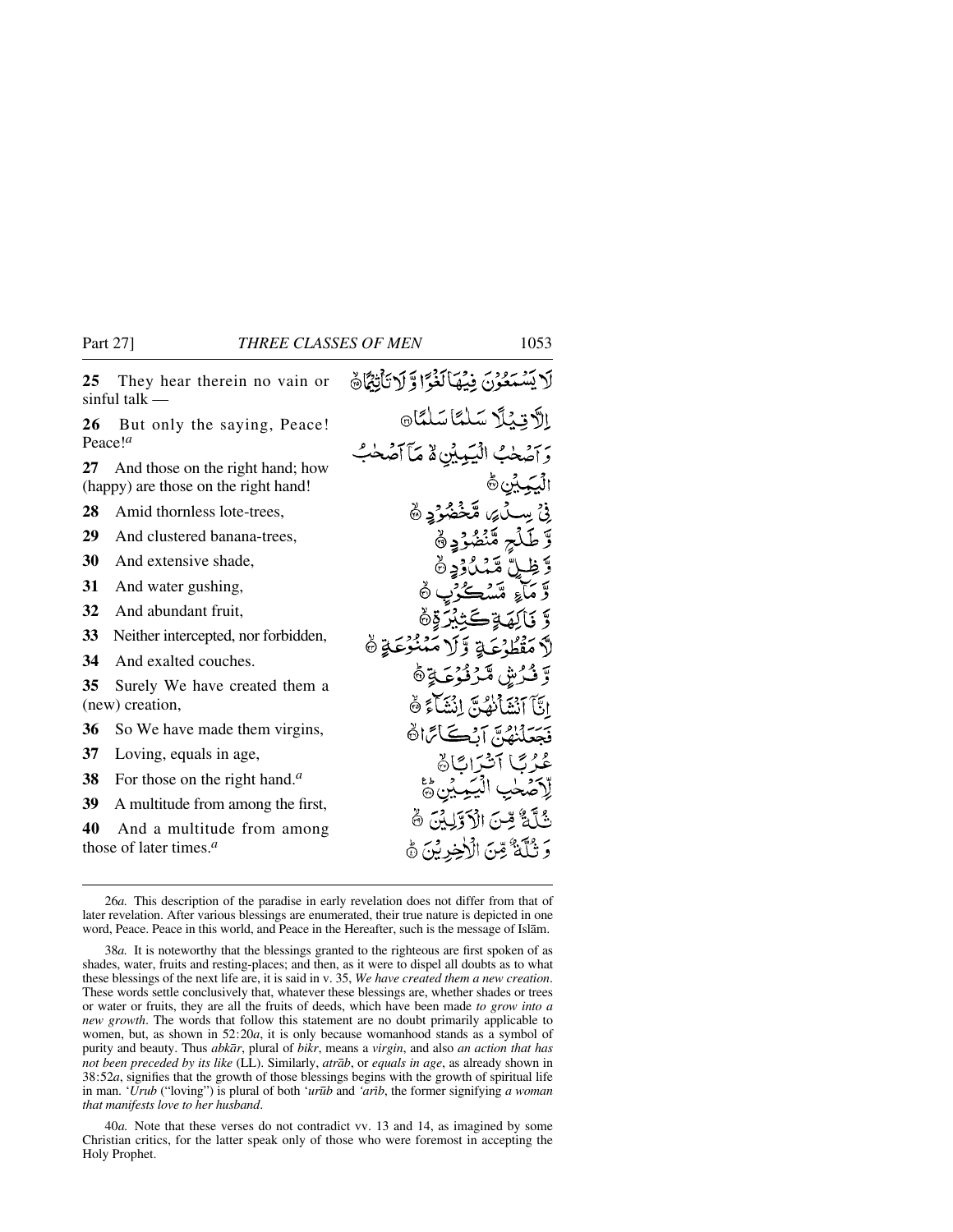### SECTION 2: **The Guilty**

**41** And those on the left hand; how (wretched) are those on the left hand!

**42** In hot wind and boiling water,

**43** And shadow of black smoke,

**44** Neither cool nor refreshing.*<sup>a</sup>*

**45** Surely they lived before that in ease.

**46** And they persisted in the great violation.*<sup>a</sup>*

**47** And they used to say: When we die and become dust and bones, shall we then indeed be raised?

**48** Or our fathers of yore?

**49** Say: The ancients and those of later times

**50** Will surely be gathered together for the appointed hour of a known day.

**51** Then shall you, O you who err and deny,

**52** Eat of the tree of Zaqqūm,

**53** And fill (your) bellies with it;

**54** Then drink after it of boiling water;

**55** And drink as drinks the thirsty camel.

**56** This is their entertainment on the day of Requital.

**57** We have created you, why do you not then accept?

**58** See you that which you emit?

وَأَصْحَبُ الشِّمَالِ لَهُ مَآ أَصۡحَٰبُ الشَّمَالِ ۞ ذ، مَسْدُورِ دَّجَبِدِيْرِ ۞ وَّ ظِلِّ مِّنْ تَحْمُوُمِنَّ لاَّ بَائِ ۽ وَّ لَاڪَ نُمِرِ @ القَّعْمَ كَانْزًا قَبْلَ ذٰلِكَ مُتْرَبِّينَ ﴾ دَ كَانْزُا يُصِدُّونَ عَلَى الْجِنْتِ الْعَظَهُنَّ وَ كَانُوْا يَقُوْلُوْنَ لَهُ أَيِيدَاعِتْنَا دَ كُنَّا تُدَانَا وَّ عِظَامًا مَرَانَا لَمِدْعُونَ مُنَ جَاهَ أوَ الْمَآوَّيَّا الْأَدَّتِكُوْنَ @ قُبِلْ إِنَّ الْأَوَّلِينَ وَ الْأَخِيرِينَ ﴾ بَرْ وَوَقَعَ لِهِ إِلَى مِيۡقَاٰتٍ يَوۡمِهُ مِّنۡلُوۡمِنَّ ثُمَّرَ إِيَّكُمْ أَيُّهَا الضَّآَتُونَ الْمُكَنَّ بُرُنَ هَ لَأَكْلُوْنَ مِنْ شَجَرِ مِّنْ زَقْوُمِ ﴾ فَيَمَالِكُوْنَ مِنْهَا الْبُطُوُرِ } هَ فَشْرِبُوْنَ عَلَيْهِ مِنَ الْجَمِيْهِيُّ فَشْرِبُوْنَ شُرْبَ الْهِيْمِرَةَ هٰذَا نُزُلُّهُمْ يَوْمَ الدِّيْنِ ﴾ رَجْنُ خَلَقْنَكُمْ فَلَوْلَا تُصَدِّوْنَ @ أفيز برد فوديق رضي المستوجع

46*a.* That is, the violation of Divine commandments.

<sup>44</sup>*a.* These verses draw a picture of the distress and abasement which were in store for the opponents of truth in this life as well as in the Hereafter.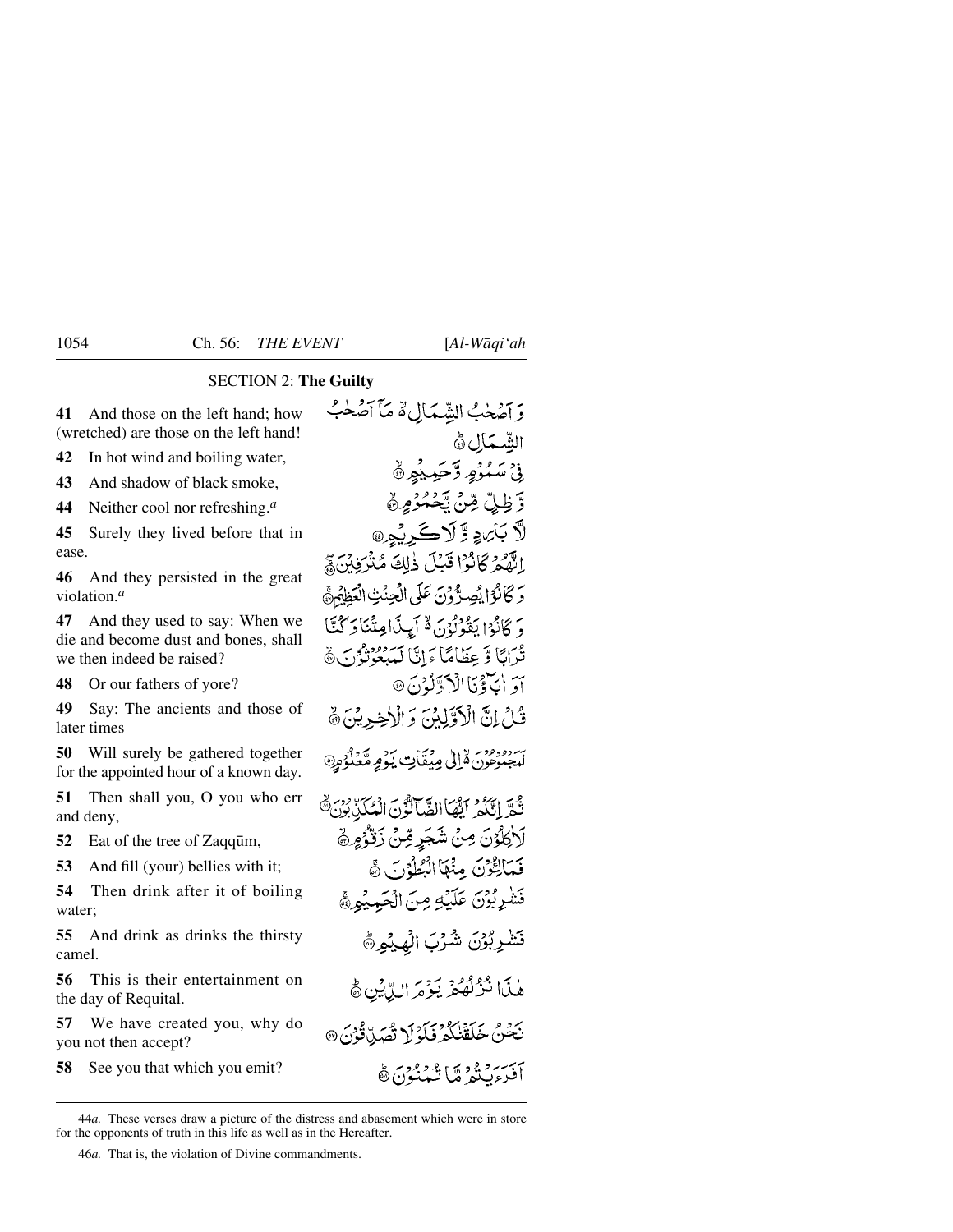Part 27] *THE GUILTY* 1055

**59** Is it you that create it or are We the Creator?

**60** We have ordained death among you and We are not to be overcome,

**61** That We may change your state and make you grow into what you know not.*<sup>a</sup>*

**62** And certainly you know the first growth, why do you not then mind?

**63** See you what you sow?

**64** Is it you that cause it to grow, or are We the Causer of growth?

**65** If We pleased, We would make it chaff, then would you lament:

**66** Surely we are burdened with debt:

**67** Nay, we are deprived.

**68** See you the water which you drink?

**69** Do you bring it down from the clouds, or are We the Bringer?

**70** If We pleased, We could make it saltish; why give you not thanks?

**71** See you the fire which you kindle?

**72** Is it you that produce the trees for it, or are We the Producer?

**73** We have made it a reminder and an advantage for the wayfarers of the desert.*<sup>a</sup>*

**74** So glorify the name of thy Lord, the Incomparably Great.

ءَ آٽَ دُو تَجْلُغُوْنَ ٓ آمُرِ نَجْنُ الْخَلِقُوْنَ® نَحْنُ قَبِّآَسْنَا بَدْنِيَكُمُ الْهَوْتَ دَ مَا نَحْنُ بِمَشْبُوُقِيْنَ﴾ عَلَّى آنَ تَنْكَبُّالَ آمَنْنَالَكُمْ وَ نُنْشَعَكُمْ نى مالا تېڭگون<sub>9</sub> وَلَقَنَّ عَلَيْتُمُ الثَّيْنَآ ۚ الْأَرْدَلُ فَلَدْلَا تَن<del>ۡ ڪُرُ</del>وُنَ ۞ بيه ديود ما تحير ٿُن ڻ سرد وديبوسودس ار سعوم الوقودس)<br>ء أن يم تنز دعونية أمر نجوم الوقودس كَ نَشَآءُ أَجْعَلْنَٰهُ حُطَاهًا نَظَلْتُه گھون ھ اتاكىنى مۇن ق بام نَحْنُ مَحْزُدُمُوْنَ ۞ برسية وقوم ديني الآن في <del>تن</del>فر بدون ها<br>اف ع**ين**جر ال**ي**اء الآن في تتشير بدون ها بِرَجْرِ فِيهِ دَيْنَ بِيَبْرُدُ مِن الْمُكْرِنِ أَمْ نَحْنُ الْمُبْزِلُوْنَ ® لَّهُ نَشَآءٌ جَعَلْنَٰهُ أَجَاجًا فَلَوْلَا تَشۡڪُرُ وۡنَ ۞ بِسِرِ مِعْ النَّاكَ الَّذِي نَوْمٍ وَنَ ﴾ برد وه در دو در سر بر<br>وان کو انشانگو ش<del>ه</del>رتقه نُنٹشُدُنَ® بحثى سكانها تذرك فوت أكاللكفة ، بِاسْمِ رَبّكَ الْكَظِيْمِيُّ

<sup>61</sup>*a.* It is the Resurrection that is spoken of here. The present state will be changed, we are told, and men will be made to grow into a new creation, which they do not know. Clearly it is not the material body of this life, but a new body which grows out of the deeds of men.

<sup>73</sup>*a.* The fire burned at night points out to the desert wayfarer a habitation of men, where he will be welcome. It is called "a reminder" because it represents the reward of evil deeds in another life.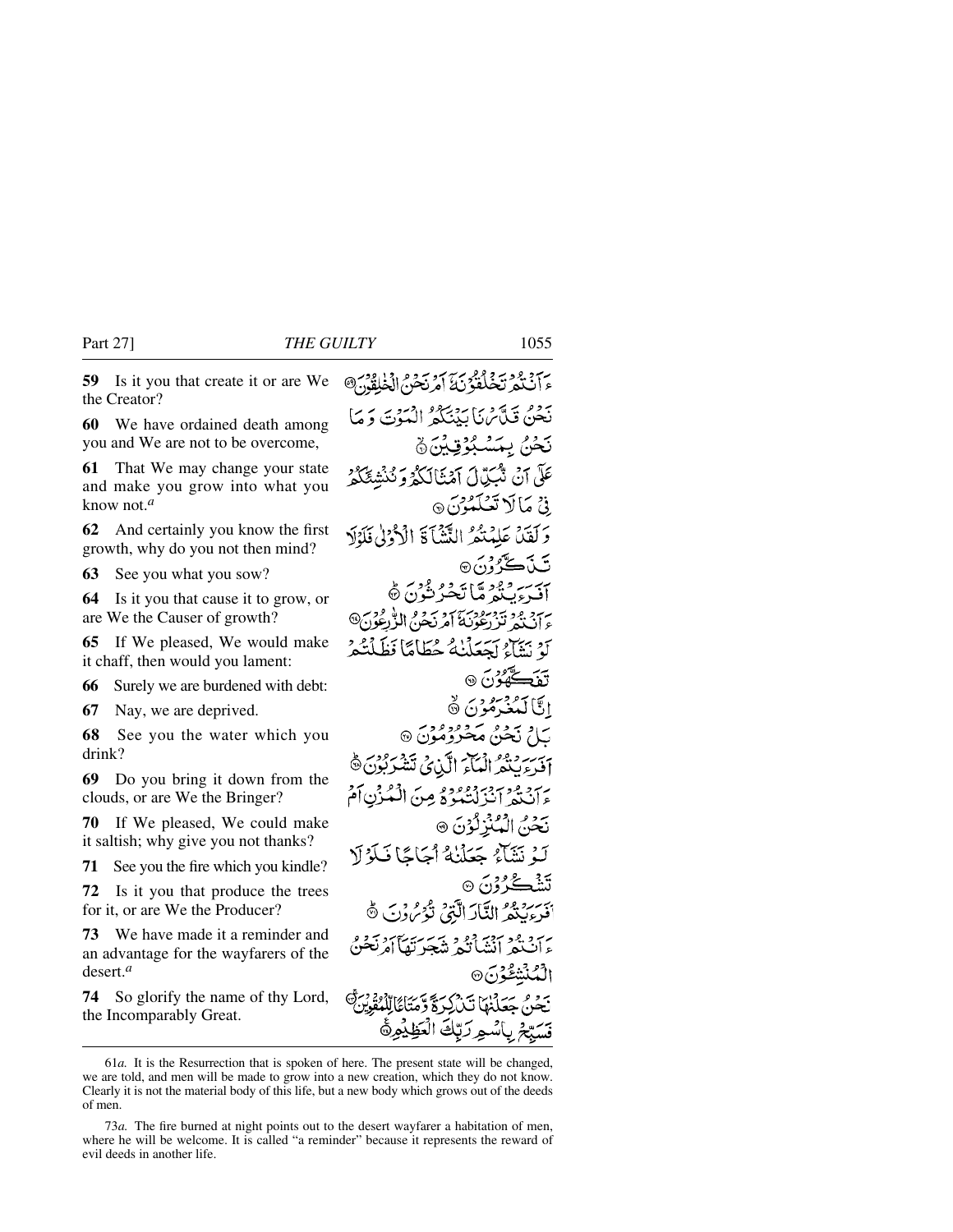### SECTION 3: **Judgment is Inevitable**

**75** But nay, I swear by revelation of portions (of the Qur'ån)!—*<sup>a</sup>*

**76** And it is a great oath indeed, if you knew —

**77** Surely it is a bounteous Qur'ån,

**78** In a book that is protected,

**79** Which none touches save the purified ones.*<sup>a</sup>*

**80** A revelation from the Lord of the worlds.

**81** Is it this announcement that you disdain?

**82** And make your denial your means of subsistence.*<sup>a</sup>*

**83** Why is it not then that when it comes up to the throat,

قَلَا أَقْسِعُ بِمَوْقِعِ النَّجْزُورِ دَ إِذَا كَقَسَيْمٌ لَوْ تَعَلَّمُونَ عَظِيْمٌ ﴾ إِنَّهٗ لَقُـرُانٌ كَـرِيْكُرُّ نِيۡ ڪِتٰبِ مَّكۡنُوۡنِ ۞ لآسَسَةَ الْأَالْمُطَهَّرُونَ ١٥ تَنْزِيْلُ مِّنْ تَرَبِّ الْعٰلَيْدِيْنَ۞ اَفِيهَا االْحَدِيثِ اَنْتُمْ مُّدْفِنُوشُنَّ دَيْبِعَلْدُنَ بِرِزْقِنَكُمْ أَتَّكُمْ تُكَلِّدٌ بُوْنَ® فَكَذَلَكَ إِذَا بَكَّعَتِ الْحُلُّقُوْمَرَةَ

As already stated in 37:1*a*, the object of an oath in such cases is to draw attention to certain facts. The use of *lå* ("nay") in such cases is explained in 75:2*a*. The significance is that every portion of the Qur'ån bears evidence to its own truth.

79*a.* Vv. 77, 78 and 79 contain three statements regarding the Qur'ån. According to v. 77, it is bounteous. The word *karim* used here about the Qur'an means *generous*, *liberal, noble* or *honoured* (LL); and you say of land as *karumat*, meaning *it yielded increase of its seed-produce* (LL). And *karam* (the root-word, inf.) means, when used about the Divine Being (and the same is true of His Word and His Prophet), *i√sån* and *in'ām*, i.e., *doing of good* or *conferring of benefit* (R). The Qur'ān is called *karim* on account of the benefit which it brought to humanity, and hence I render it as meaning *bounteous* or *bountiful*. V. 78 speaks of it as being protected, by which is meant not only that it will be protected against all attempts to destroy it, but also that it will be protected in all its purity in writing. V. 79 states that it can be touched only by those purified by God. This shows that an understanding of the Qur'ån is granted only to those who are pure in heart. It also shows that the Qur'ån should not be touched by one who is impure. Hence the companions were forbidden to carry the Qur'ån to an enemy's country (B. 56:129). Both the verses and this report further show that the Qur'ån existed in a written form from the first, otherwise such injunctions as not to touch or travel with it to the enemy's country would have been meaningless.

82*a.* The meaning is that you are bent upon giving the lie to the Qur'ån to such an extent as if to give it the lie were your means of subsistence, without which you could not live.

<sup>75</sup>*a.* The meaning adopted is in consonance with the context. As to *nuj∂m*, meaning *portions of the Qur'ån*, see 53:1*a*, where this verse also is explained. *Mawåqi*' is the plural of *mauqa*', i.e., *the time or place of the coming down of a thing*, which is the revelation of the Qur'ån in this case. V. 77 makes it clear that it is the revelation of the Qur'ån, for it is to this that the personal pronoun *it* occurring there refers.